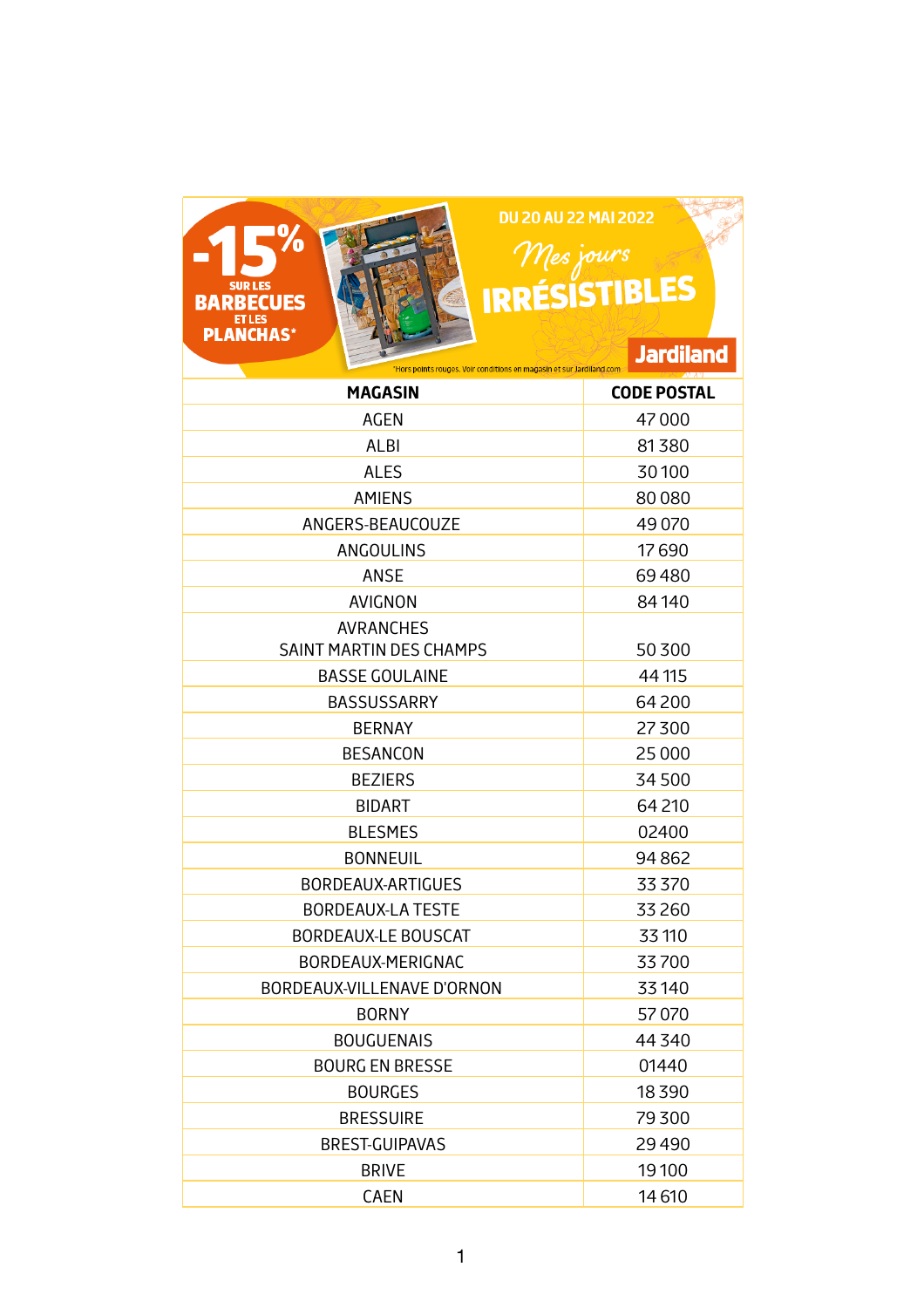| CALAIS                               | 62100    |
|--------------------------------------|----------|
| <b>CAP MALO</b>                      | 35 5 20  |
| CARCASSONNE                          | 11 0 0 0 |
| <b>CARRE SENART-LIEUSAINT</b>        | 77127    |
| <b>CHALONS EN CHAMPAGNE</b>          | 51100    |
| CHAMBERY DRUMETTAZ CLARAFOND         | 73420    |
| <b>CHAMBERY-LA RAVOIRE</b>           | 73420    |
| <b>CHAMPNIERS</b>                    | 16430    |
| CHANCELADE                           | 24 6 50  |
| CHARLEVILLE MEZIERES-LA FRANCHEVILLE | 08000    |
| <b>CHARMEIL</b>                      | 03110    |
| <b>CHARTRES</b>                      | 28630    |
| CHATEAUBRIANT                        | 44 110   |
| CHATEAUDUN                           | 28 200   |
| <b>CHATEAUROUX - Le Poinconnet</b>   | 36 330   |
| CHATEAUROUX-SAINT MAUR               | 36250    |
| CHATELLERAULT                        | 86 101   |
| <b>CHAURAY</b>                       | 79180    |
| <b>CHENOVE</b>                       | 21300    |
| <b>CHERBOURG</b>                     | 50470    |
| <b>CHOLET</b>                        | 49300    |
| <b>CLAYE SOUILLY</b>                 | 77410    |
| <b>CLERMONT FERRAND</b>              | 63100    |
| <b>CORMONTREUIL</b>                  | 51350    |
| <b>COUTANCES</b>                     | 50200    |
| CREIL-RANTIGNY                       | 60290    |
| DADONVILLE                           | 45 300   |
| DAMMARIE LES LYS                     | 77190    |
| <b>DOMERAT</b>                       | 03410    |
| <b>ETAMPES</b>                       | 91150    |
| <b>EVREUX</b>                        | 27930    |
| <b>FLINS</b>                         | 78 410   |
| <b>FORBACH</b>                       | 57600    |
| FOUGERES-LECOUSSE                    | 35 1 33  |
| <b>FREJUS</b>                        | 83 600   |
| <b>FREJUS Centre</b>                 | 83 600   |
| <b>GAP</b>                           | 05000    |
| <b>GOMETZ</b>                        | 91940    |
| <b>GRANDE SYNTHE</b>                 | 59760    |
| <b>GRANVILLE - YQUELON</b>           | 50400    |
| <b>GROSLAY</b>                       | 95410    |
| <b>GUERANDE</b>                      | 44 3 50  |
| <b>GUERET</b>                        | 23 000   |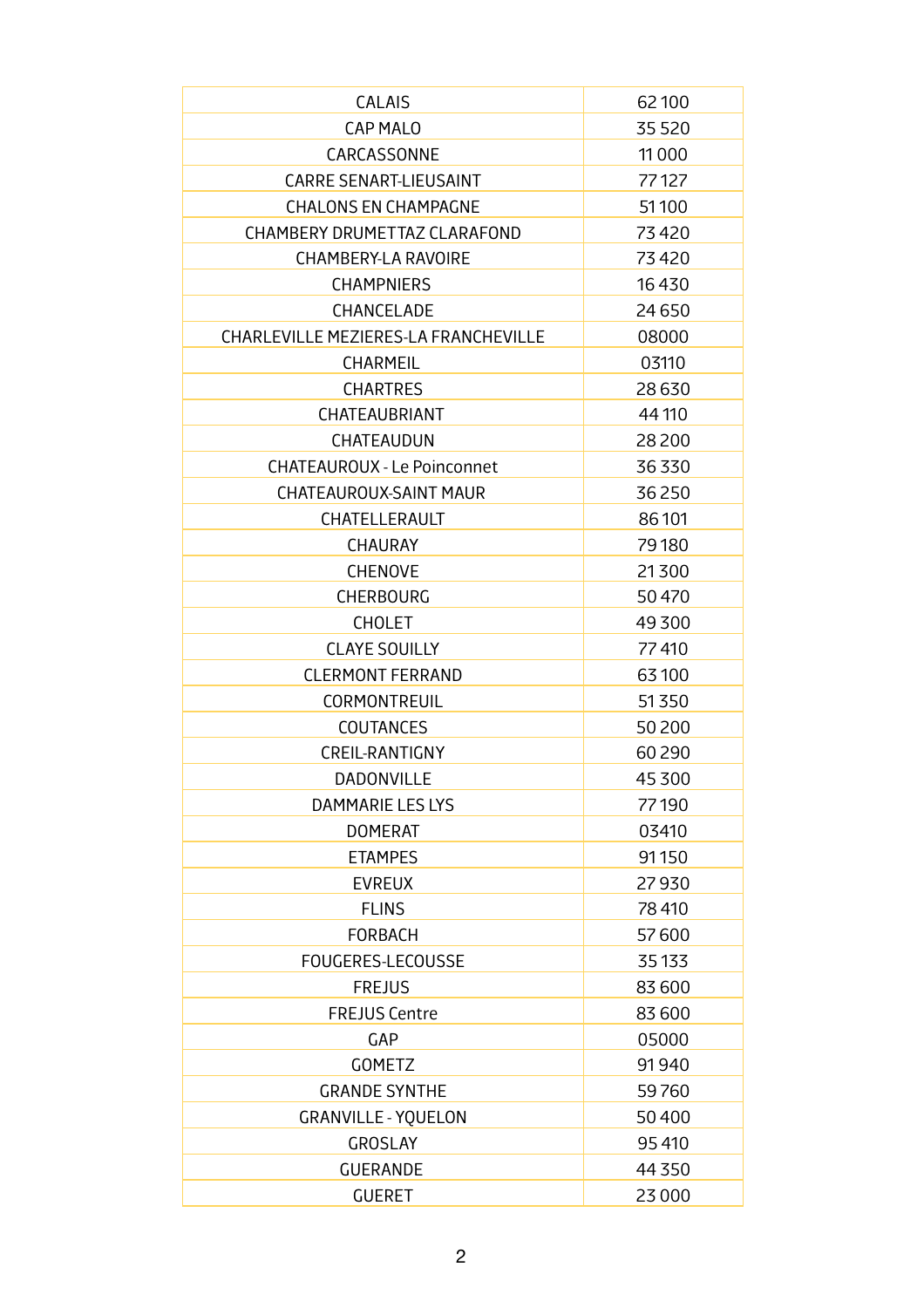| <b>HENIN BEAUMONT</b>    | 62 110  |
|--------------------------|---------|
| <b>JOUE LES TOURS</b>    | 37300   |
| <b>JOUY AUX ARCHES</b>   | 57130   |
| <b>LA FLECHE</b>         | 72 200  |
| LA QUEUE EN BRIE         | 94 510  |
| LA ROCHE SUR YON         | 85000   |
| <b>LALONDE</b>           | 83 250  |
| <b>LANESTER - Caudan</b> | 56850   |
| <b>LAON</b>              | 02000   |
| <b>LATTES</b>            | 34 970  |
| <b>LAVAL</b>             | 53 940  |
| <b>LAXOU</b>             | 54 5 20 |
| LE MANS - St Saturnin    | 72650   |
| <b>LEMPDES</b>           | 63 3 70 |
| <b>LIMOGES SUD</b>       | 87000   |
| <b>LISIEUX</b>           | 14 100  |
| <b>LONGWY</b>            | 54720   |
| MARCO EN BAROEUL         | 59700   |
| <b>MONTAUBAN SUD</b>     | 82000   |
| MONTAUBAN VALINE         | 82000   |
| MONTAUDRAN               | 31400   |
| <b>MONTCEAU</b>          | 71300   |
| MUZILLAC                 | 56190   |
| <b>NANCY</b>             | 54 270  |
| NANTES-CARQUEFOU         | 44 4 70 |
| NANTES-ORVAULT           | 44700   |
| <b>NIMES</b>             | 30000   |
| <b>NIORT</b>             | 79 000  |
| <b>ORLEANS</b>           | 45100   |
| <b>ORNEX</b>             | 01210   |
| PERPIGNAN                | 66000   |
| <b>POITIERS</b>          | 86000   |
| <b>PORNIC</b>            | 44 210  |
| <b>RENNES Cesson</b>     | 35 510  |
| <b>ROMILLY</b>           | 10100   |
| <b>RUAUDIN</b>           | 72 230  |
| <b>SAINT CLEMENT</b>     | 89100   |
| <b>SAINT LO</b>          | 50000   |
| SAINT PARRES AUX TERTRES | 10410   |
| SAINT PIERRE DU MONT     | 40280   |
| <b>SAINTES</b>           | 17100   |
| <b>SARAN</b>             | 45770   |
| SAUMUR-DISTRE            | 49400   |